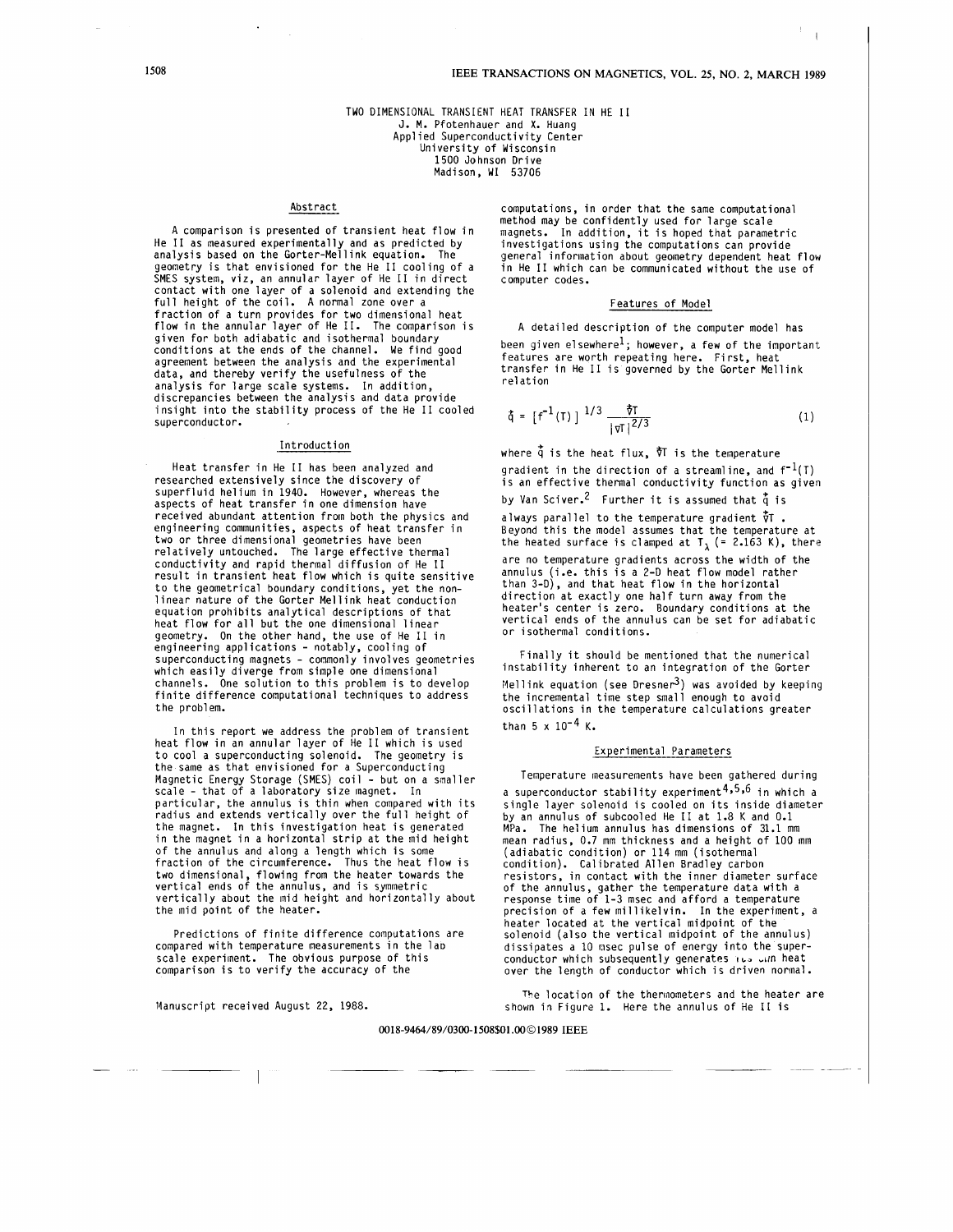

## Thermometer Grid

Figure 1: Thermometer and heater locations. All thermometers are mounted on the inner-radius side of the helium annulus and are in direct contact with the helium.

"unwrapped" and presented as a two dimensional surface. The horizontal dimension is equivalent to one full turn and as can be seen, the heater used in this investigation is approximately a quarter turn in length. The exact length is 5.2 cm. Temperatures are measured in only one quadrant of the channel since we expect the temperature profiles in the channel to be symmetric vertically about the mid height of the channel and horizontally about the midpoint of the The physical parameters of the experiment are used as input to the computer program. One dimension which is not precisely known from the experimental data and which is included in the input to the computer program is the length of the normal zone subsequent to the thermal disturbance. Voltage tap measurements indicate that it extends beyond the length of the heater, but the exact length is both difficult to determine and may in fact be changing during the stability process.

The magnitude of the power dissipated in the heater is between 70 W/cm2 and 170 W/cm2. This same power, communicated to the conductor-helium interface results in the rapid formation of a helium vapor layer. The time  $(\Delta t^*)$  associated with the formation of the vapor layer is given by

$$
\Delta t^* = 110 \, \text{q}^{-4} \tag{2}
$$

(see Van Sciver<sup>7</sup>), from which we find that  $\Delta t^*$  is less than  $5 \times 10^{-6}$  sec. Between the vapor layer and the than 5 x 10<sup>-6</sup> sec. Between the vapor layer and the<br>He II there exists a thin layer of He I and therefore<br>also a phase boundary with its temperature locked at  $T_{\lambda}$ . For the data included in this report, the duration of the stability process and the time during which there exists a normal zone (as measured with voltage taps) is greater than 200 msec. **As** is shown below, the existence of the  $T_{\lambda}$  phase boundary lasts an equivalent amount of time. In all of the data shown below, the comparison is limited in time to avoid temperature profiles realized during tne collapse of the normal zone.

The adiabatic and isothermal conditions are realized experimentally as follows: In the adiabatic case the micarta cylinder defining the inner radius of

the annulus includes lips at the vertical ends which are 7.0 mm tall by approximately 0.7 mm thick. The remaining cracks between these lips and the solenoid are filled with RTV silicone sealant. It *is* important to note here that this seal is not a perfect thermal barrier as the RTV cracks when cooled to helium temperatures. In addition three small holes (total

cross sectional area  $\sim 0.06$  cm<sup>2</sup>) penetrate to the top of the annulus in order to allow helium to fill the annulus. Thus the adiabatic conditions are not ideal. In the isothermal case the lips are removed leaving the 0.7 mm annulus open at the vertical ends to a surrounding bath of He 11.

## **Results and Discussion**

The results of this comparison for a sample of the thermoneters are presented in Figures 2 through 6. In general the agreement is good, and disagreements become obvious where the computer code is unable to include the complexities of the physical processes occurring. In this respect a number of'comments are worthwhile.



Figure 2: Temperature response of thermometer 1. Distance from center of heater: horizontal, 0 cm; vertical, 0 cm.

Figure 2 demonstrates that for the adiabatic (or closed channel) case the temperature directly across the annulus from the heater's center rises well above  $T_{\lambda}$ , and subsequently falls to a steady value somewhat below  ${\mathsf T}_{\boldsymbol\lambda}$ . This behavior reflects that the phase

boundary separating the He I1 from the He I initially moves across the annulus and beyond this thermometer, but returns past it to some steady position between the heater and this thermometer. In the isothermal (or open channel) data, the intial temperature rise recorded by TH1 is not as great as in the adiabatic case. It is believed that this **is** due to the greater freedom with which the heat can move in the vertical execution with the isothermal boundary conditions. It<br>is also assumed therefore that the warm He I region sppeads further in the two dimensional plane of the annulus with the isothermal condition than with the adiabatic one. Indeed, a significant improvement in the isothermal computations tor TH2, **TH4,** THb, THv, TH10 and TH11 is obtained by assuming that the  $T_{\lambda}$ 

boundary is vertically positioned 2 mm further from the midheight of the channel than in the adiabatic case.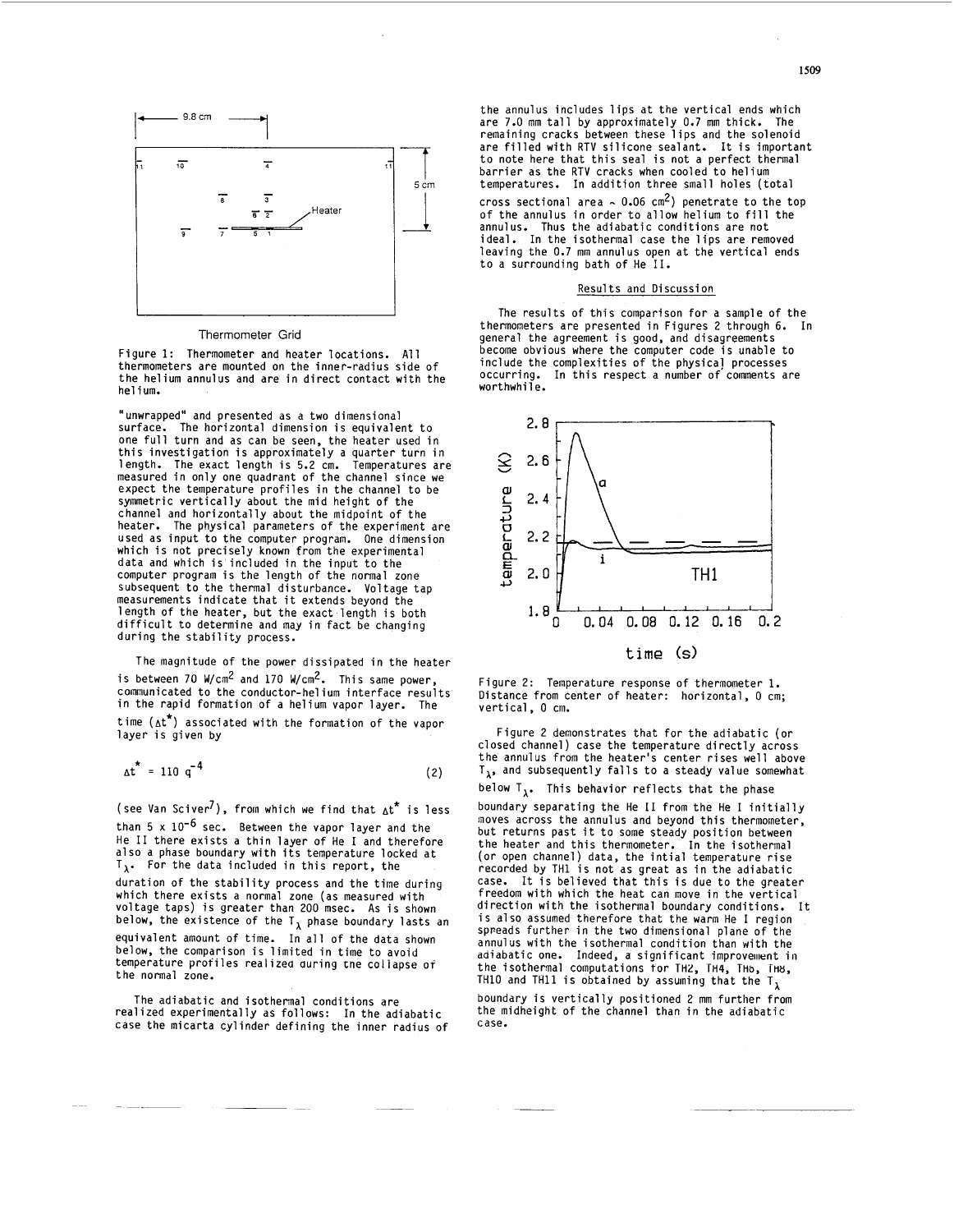

**time (SI** 

Figure 3: Figure 3: Temperature response of thermometer 7.<br>Distance from center of heater: horizontal, 3 cm; vertical, 0 cm.

In both data traces of TH1, the initial transient gives way to a steady temperature as assumed in the computational model. The fact that a steady temperature approximately equal to  $T_{\lambda}$  is recorded by TH1 (and TH5 and TH7) indicates the existence of the fixed temperature phase boundary in the nearby vicinity. Further, the fact that the steady<br>temperature as recorded by TH1 (and TH5 and TH7) is below  $T_{\lambda}$  suggests the existence of a temperature gradient across the 0.7 mm annulus. This suggestion is supported by observations of smaller thermal disturbances resulting in slightly lower "steady" temperatures as recorded by TH1 (and TH5 and TH7). Thus, a 3-D detail of the heat flow, not modelled by the computer, appears in the experimental data.



**time (SI** 

Figure **4:**  Temperature response of thermometer 9. Distance from center of heater: horizontal, 6.51 cm; vertical, 0 cm. Demonstrates growth of normal zone past this thermometer.

The second obvious discrepancy in the comparison between the data and the computational model appears in Figure 4. In this case our computer input set the<br>nalf-length of the normal zone shorter than the distance between TH1 and TH9; however, the experimental data portray a normal zone which grows beyond that length. This scenario is similar to that

observed in our stability data<sup>6</sup>, which is that the normal zone appears to be growing in length while it<br>is cooling. The time dependence of this growth is difficult to model. The increase in heat flux resultant from this growing normal zone or more significantly, the extension of the  $T<sub>1</sub>$  boundary in the horizontal direction, a1 **so** produces discrepancies between the model and data for TH8, TH10 and TH11. This is especially visible in the isothermal comparison of THll in Figure 5. Here the comparison of TH11 in Figure 5. Here the<br>computational results denoted by line i are derived<br>with a T<sub>A</sub> boundary half length fixed at 6 cm (as are the isothermal and adiabatic results shown for all the isothermal and adiabatic results shown for all<br>other thermometers) while the line i' represents the<br>computations with a T<sub>A</sub> boundary half length fixed at 9 cm. The actual half length of the  $T_\lambda$  boundary grows with time between these two values. The adiabatic comparison shown in Figure 5 also reveals a discrepancy, but in this case the data consistently falls below the computations. This is due to the non ideal adiabatic boundary conditions mentioned above.



Figure 5: Temperature response of thermometer 11. Figure 5: Temperature response of thermometer 11.<br>Line i represents isothermal calculation with fixed T<sub> $\lambda$ </sub><br>half length of 6 cm; line i' represents isothermal calculation with fixed  $T_{\lambda}$  half length of 9 cm.

One further physical complexity observed in the<br>data is evident in the first 20 milliseconds of<br>Figures 4, 5, and 6. Here the channel temperatures<br>appear to decrease before growing. We believe this<br>behavior indicates a loc surface. Electrically or magnetically induced transients are not large enough to account for the<br>magnitude of this dip. However, liquid helium does<br>have negative values of dT/dP in this temperature range. Indeed, the Joule Thompson coefficient

 $\mu_{\rm j}$  =  $\left(\frac{d\Omega}{dP}\right)$   $_{\rm H}$  at saturated vapor pressure are reported<sup>o</sup> to be negative. In addition, calculating **pj** for the subcooled He I1 from

$$
\mu_{j} = \frac{1}{C_{p}} \left[ T \left( \frac{\partial V}{\partial x} \right)_{p} - V \right] \tag{3}
$$

where C<sub>p</sub> and V are the specific heat and specific volume respectively at 1 atm, reveals that  $\mu_i = -2.27$  $x$  10<sup>-6</sup> KPa<sup>-1</sup>. The temperature changes observed are